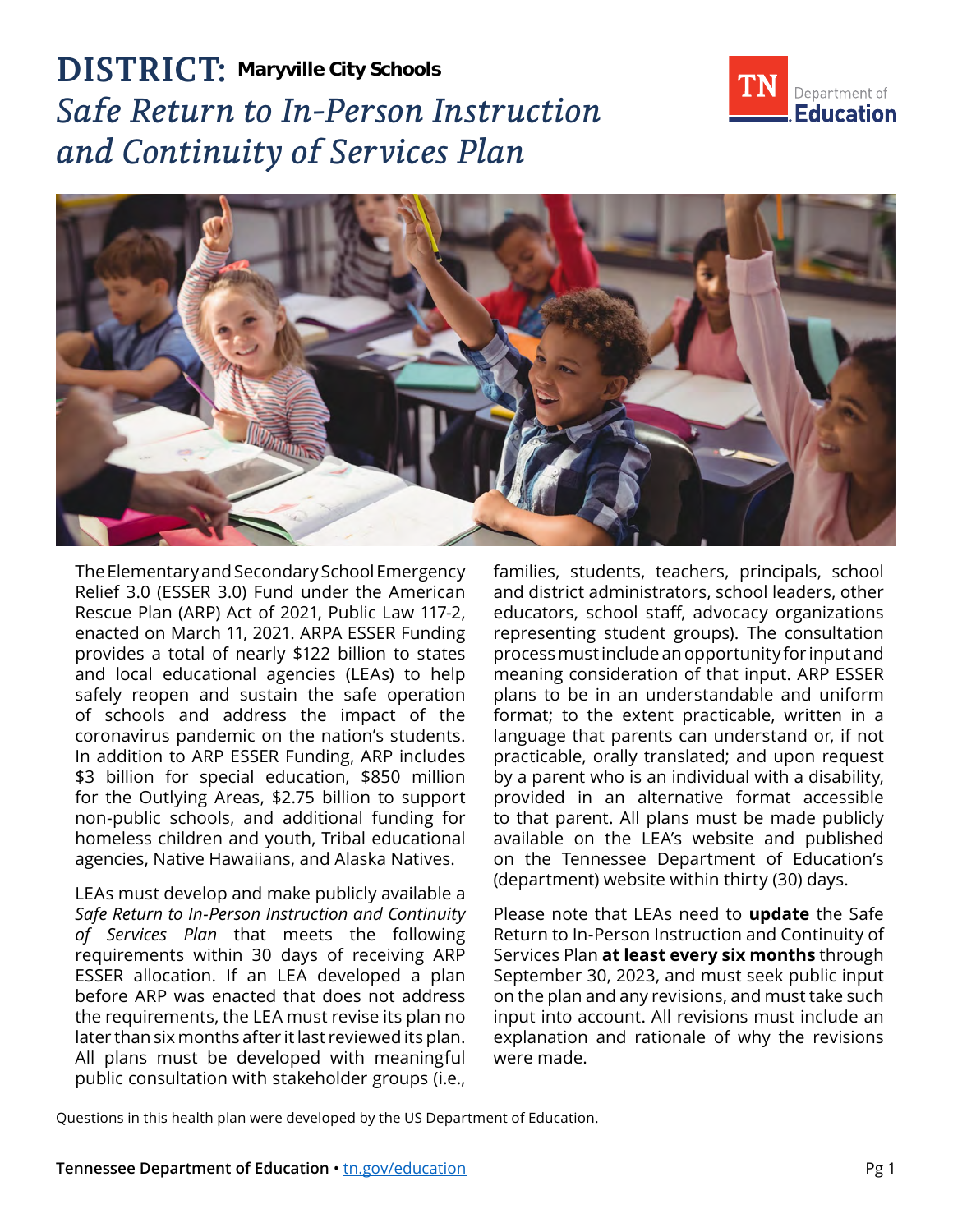## *Consultation with Stakeholders*

**1 Describe how the LEA will, in planning for the use of ARP ESSER funds, engage in meaningful consultation with stakeholders, including, but not limited to:** 

- i students:
- ii. families;
- iii. school and district administrators (including special education administrators); and
- iv. teachers, principals, school leaders, other educators, school staff, and their unions.
- v. tribes;
- vi. civil rights organizations (including disability rights organizations); and
- vii. stakeholders representing the interests of children with disabilities, English learners, children experiencing homelessness, children and youth in foster care, migratory students, children who are incarcerated, and other underserved students.

**All stakeholders were given an opportunity to participate in a survey process, which was open for five weeks during the district summer break. Invitations were sent to internal and external stakeholders, posted to social media, and forwarded to community civic groups and government officials. Feedback was received from students, parents, government officials, school administrators, teachers, classified staff, and community members.** 

**Our district has an abundance of communication tools in place and all were used to share the proposed** 

**2 Provide an overview of how the public stakeholder input was considered in the development of the IFA's plan for ARP FSSER funds. EXECUTE:** the LEA's plan for ARP ESSER funds. **Each school principal led an instructional and site review to identify areas of need through a** 

**comprehensive Needs Assessment. All departments and programming, including ELL, SPED, RTI, CTE,**  Along with the school's Needs Assessments, the feedback provided by stakeholders through the surveys and analyzed the surveys **analyzed in the surveys**  $\cdot$ was compiled and tabulated for immediate and on-going reference and use. Much of the initial thought<br>. **fulfilled based on a plan came from** challenges for the district, such as accessing recent budget requests, reviewing the master plan, and **challenges** analyzing the capital improvement lists. Many of these were highlighted during the 2020-21 school year  $\,$ **in development of a plan came from experience and previous work that provided insight into known** 

#### **3** How did the LEA compile feedback during the open comment period for the ARP Plan? **partners informed and knowledgeable about processes. District communication to all employees occur The Needs Assessment and the survey data will continue to inform our decision as well as guide our**

**Marwille City Schools received feedback from 244 individuals on the use of ARP ESSER funds. Feedback** was compiled by stakeholder group (e.g., teachers, parents, etc.) in order to identify common threads **Fach school provided a comprehensive Needs Assessment by grade level and/or department for** consideration. All staff was asked to participate in the Needs Assessment. Maryville City Schools received feedback from 244 individuals on the use of ARP ESSER funds. Feedback was compiled by stakeholder group (e.g., teachers, parents, etc.) in order to identify common threads. **wisely spend those monies as well to best meet the needs of all students. Each school provided a comprehensive Needs Assessment by grade level and/or department for** 

**School administrators convey a large portion of communication through multiple methods and avenues.** 

**and have since risen to the top of our priority list. For instance, HVAC work in some school buildings was** 

**4 How was the input considered during the open comment period time?** 

**The stakeholder feedback aligned nicely with needs identified by the compiled Needs Assessment. The input was used to fine-tune action steps for the planning document.** 

Questions in this health plan were developed by the US Department of Education.